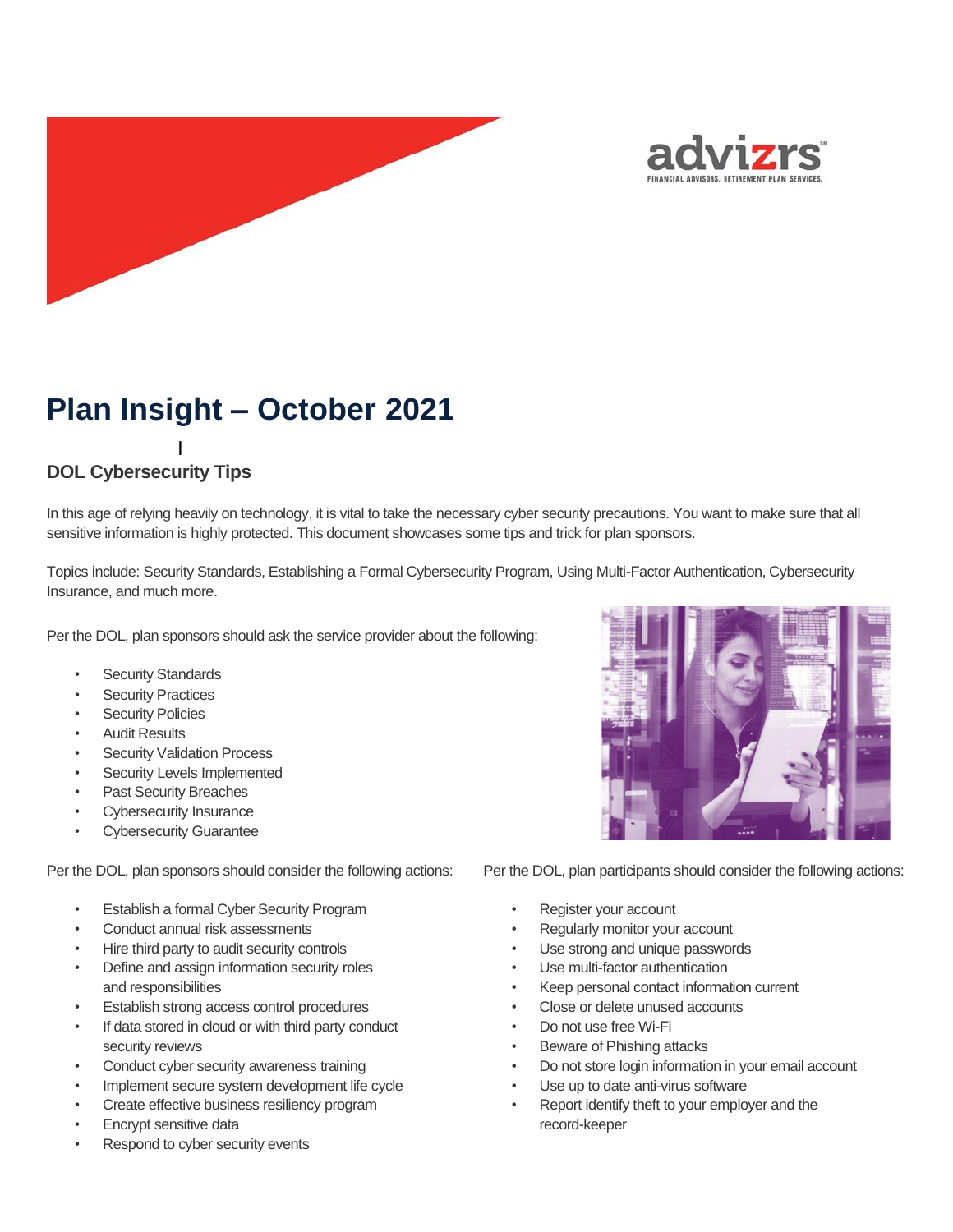# **Regret Aversion: Fighting the FOMO of the Financial World**

Regret aversion is a construct in behavioral finance theory that suggests investing decisions are, at least in part, driven by fear of later regretting a "wrong" choice. And this isn't just some psychological mumbo jumbo. Functional MRI neuroimaging studies of the brain have demonstrated a biological correlate to this phenomenon in the form of increased activity within the medial orbitofrontal cortex and amygdala. The fear is real and it can have serious consequences for participants.

## **How Does Regret Aversion Impact Investors?**

There's no singular effect of regret aversion on investor decision making because the fear of regret may relate to either taking action or not taking action. And that fear may translate into greater risk-taking — or excessive attempts to minimize risk.

Carried on a wave of exuberance and fear of missing out (FOMO), investors may jump on a "hot stock," even when the purchase is not rationally justified by its underlying fundamentals. Or they may avoid engaging in the market altogether after going through a painful downturn, missing out on typical recovery cycles. Regret aversion can also lead investors to hang on to a poorly performing investment too long, not wanting to lock in losses, even when that's exactly the decision that's called for to achieve a better longterm result.



While regret aversion can motivate us to take positive action, such as starting up a fitness routine to avoid regretting the health consequences of not taking care of ourselves years from now, it's not a sensible approach to making most investment and retirement planning decisions.

# **So, What Can Be Done?**

**1. Teach participants about regret aversion.** Educate employees about the principles of behavioral finance. Learning to identify and combat faulty thinking can help people make better personal finance and investment decisions. Use real-world examples to provide historical data about bubbles, market recoveries and long-term returns when participants stay invested through down markets.

**2. Encourage a rules-based investment decision process.** Fiduciaries are not mandated to produce positive outcomes for participants, only establish and maintain prudent processes regarding their retirement plans. Similarly, employees should focus on establishing and adhering to a sound investment decision-making approach rather than trying to see around every corner along the way.

**3. Foster an attitude of acceptance.** Explain to participants why an investment strategy wholly oriented around the goal of avoiding regret might not yield the results they desire. They should understand that taking on some degree of risk is inherent in pursuing higher returns. Encourage trust in the process and acceptance that logging some losses along the way is an expected part of it.

**4. Leverage regret aversion to encourage beneficial investor behavior.** Even with education, you simply can't completely "deprogram" regret aversion from every participant's brain. And if it's going to exert some influence, make sure you use it to foster positive behavior. How will employees feel at retirement if they come up short after delaying plan enrollment, failing to escalate contributions or steering clear of all but the most conservative investments?

# **Bottom Line**

We've all had situations in life when we did the "right" thing but didn't get the result we wanted. Just because an investment decision didn't pan out doesn't necessarily mean that it was a "bad" one. No one has a crystal ball. And we shouldn't abandon sound principles just because they can't promise success 100% of the time.

Regret is natural. And it can even be helpful when it motivates us to make better future decisions. Regret in itself isn't the problem — the excessive fear of regret is.

It may be useful to reframe the concept of a "mistake" for participants as succumbing to fear as opposed to trusting the sound strategy you've established together to achieve their retirement goals. In the end, the best way to help participants may be to teach them to regret fear — as opposed to fear regret — when it comes to making investment decisions.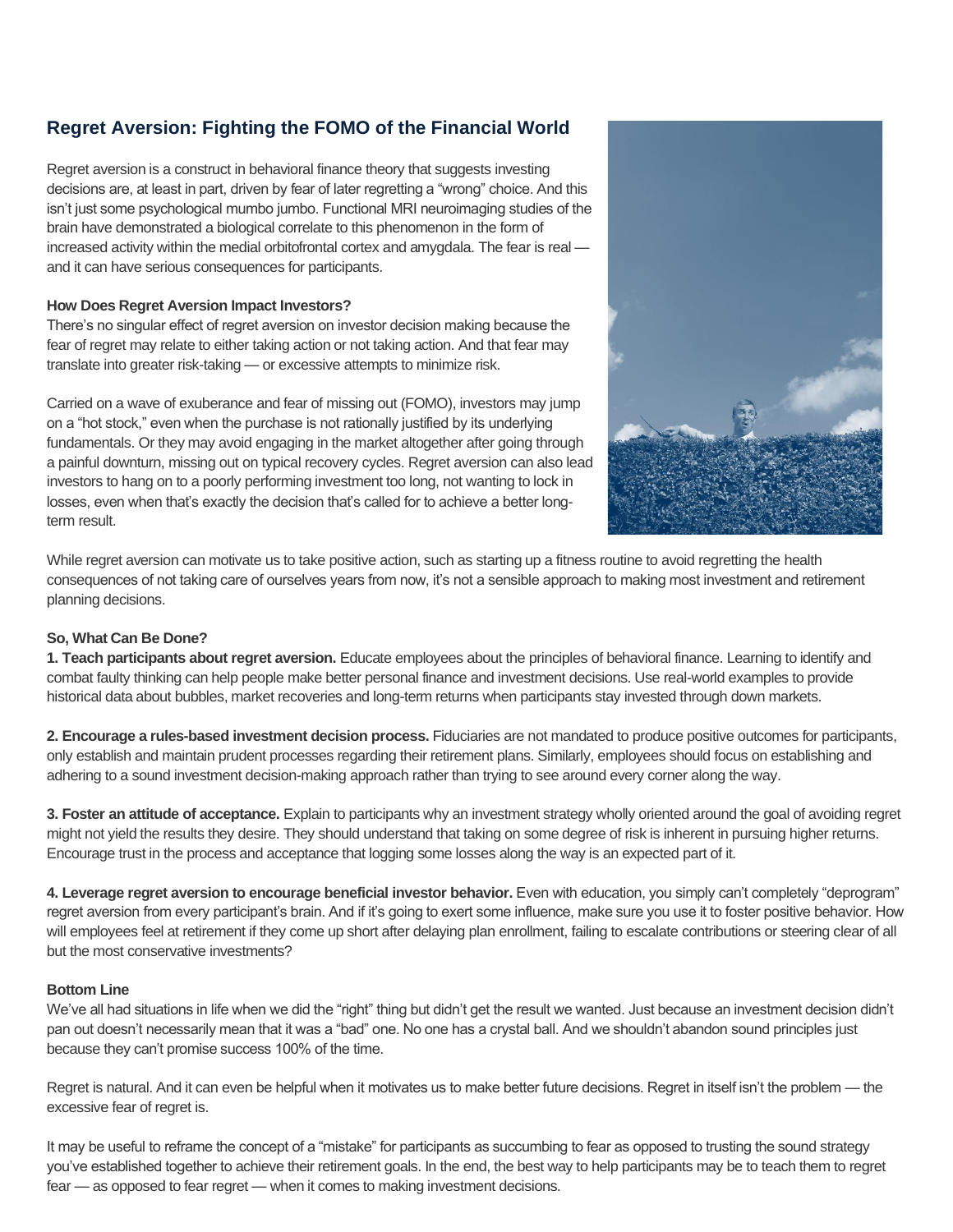Sources

[https://www.researchgate.net/publication/7645216\\_Regret\\_and\\_Its\\_Avoidance\\_A\\_Neuroimaging\\_Study\\_of\\_Choice\\_Behavior](https://www.researchgate.net/publication/7645216_Regret_and_Its_Avoidance_A_Neuroimaging_Study_of_Choice_Behavior) <https://thedecisionlab.com/biases/regret-aversion/>

# **Self-Directed Brokerage Accounts To Add to Your Plan or Not: That is the Question**

Participants may be attracted to self-directed brokerage accounts (SDBAs) because of the seemingly infinite choice of investment options. While it's tempting to please these often-vocal employees, much consideration should be given when contemplating an SDBA option for your qualified retirement plan. There are several fiduciary issues your committee should discuss, decide, and document.

## **Outside Advisors**

The impetus for the interest may be that participants want to take advantage of the advice from an outside advisor with the intention of giving them access to the account to make trades. If so, the advisor may be said to perform as a discretionary investment manager. ERISA Section 3(38) requires the plan sponsor to enter into an agreement with the advisor, as well as monitor the advisor's actions.



#### **"Unsuitable" Investments**

The plan sponsor could be exposing themselves to an ERISA lawsuit from beneficiaries unhappy their selected advisor was allowed to buy investments "unsuitable" for retirement plans such as illiquid investment options, life insurance, etc. Plan sponsors can attempt to mitigate this risk by limiting what can be purchased via the SDBA account to stocks, bonds, mutual funds, or ETFs.

#### **Responsibility to Monitor Fees**

The plan sponsor needs to understand the fees associated with the SDBA and determine their reasonableness. Just because the participant elects to utilize an SDBA account does not mean the plan sponsor has abdicated responsibility for ensuring costs are reasonable.

#### **Plan Sponsor Relief**

Remember, plan sponsors have safeharbor protection under ERISA Section 404(c) which states that the participant has assumed control over their account by electing to invest via the SDBA. However, 404(c) relief is lost if the investment options pose an imprudent risk of loss. In addition, there are over 50 subsections to 404(c) that must be met to achieve the safeharbor protection. Noncompliant fiduciaries are accepting liability for whatever investments decisions the participant makes within an SDBA account. And ERISA Section 404a-5 still applies to SDBA accounts. The plan sponsor must ensure the participant is receiving an annual disclosure of fees that is accurate. All too often this does not take place with SDBA accounts.

## **Participants Matter Most**

An SDBA account can offer plan participants new opportunities to invest for retirement. It's important though to understand and address the risks associated to avoid mistakes that could harm your employees' long-term financial future.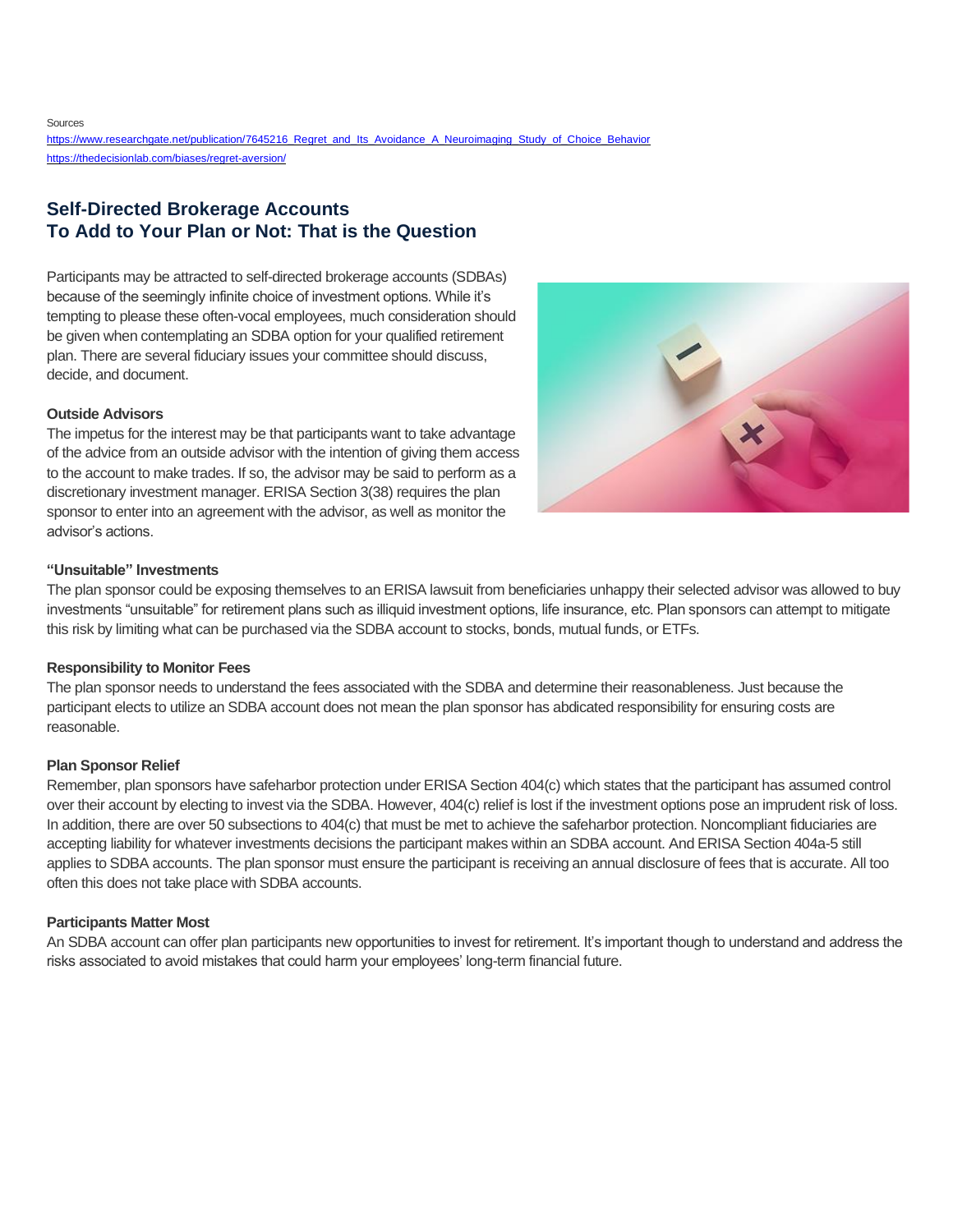# **Participant Corner**

# **What is Roth and What Does it Mean for Me?**

When you hear Roth 401(k), Roth IRA, or just Roth, this is generally referring to a specific type of tax benefit your savings may receive. You pay taxes on Roth contributions for the taxable year in which they are made. "Traditional" contributions typically means that your contributions were taken out of your paycheck on a pre-tax basis. In other words, you're going to pay taxes on that money in a later year. Many plans offer an option to make Roth contributions. Also, most plans do not just offer one or the other, you typically have the option to make both, or either, type of contribution!

Here are some things to consider when choosing between making traditional or Roth contributions:



#### **Growth**

*Traditional* - When you withdraw the funds at retirement, you will be paying income taxes on the entire amount, the initial contribution, and the investment growth.

*Roth* – If you meet certain timing rules, no tax is owed on the growth upon distribution. You already paid taxes when you contributed the original amounts to the plan, and the investment growth will accumulate tax-free.

#### **Tax Savings**

*Traditional* – You receive a current tax benefit. By making these contributions pre-tax, your taxable income will be reduced, lowering the taxes you owe that year.

*Roth* – Does not provide current tax savings.

#### **At Distribution**

*Traditional* – When you have reached retirement age and start taking distributions, this will be treated as taxable income. This will be comprised of both your initial contribution and the growth.

*Roth* – Again, if you have met certain timing requirements, you will not owe any taxes on distribution.

## **Things to Consider**

Individuals in current low tax brackets may benefit more by paying the taxes up front with a Roth contribution. Also, if you're a young investor, the account has much more time to grow and avoiding taxes on this growth could prove to be very favorable.

If you are looking to save money on current income taxes, a traditional contribution accomplishes this goal by deferring taxation until distribution.